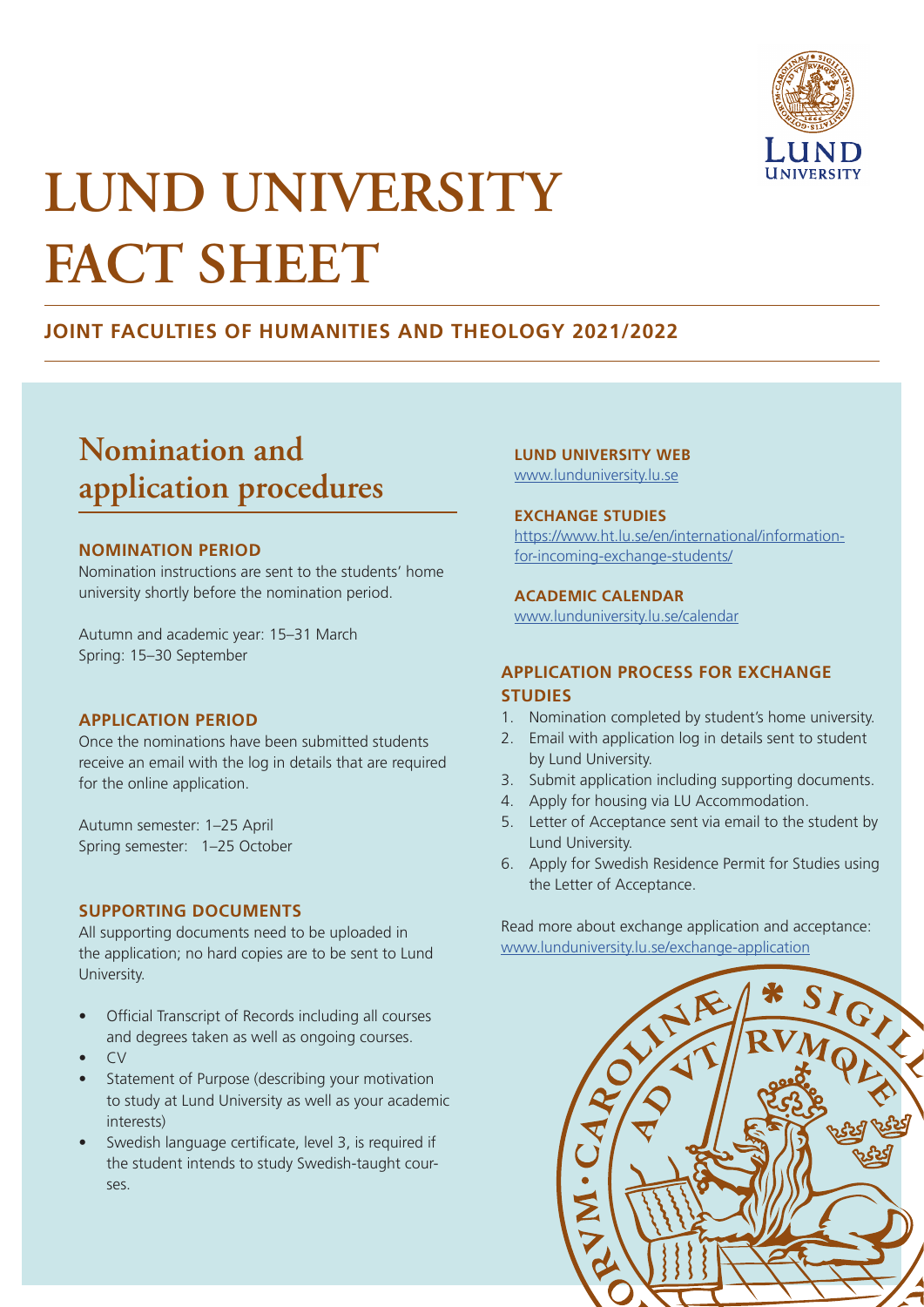# **Courses and Study Requirements**

### **LANGUAGE OF INSTRUCTION**

English and Swedish

### **COURSE LOAD**

Exchange students are expected to study full-time, 30 credits/semester (usually 4 courses of 7,5 credits each). Note that full-time studies is a condition for getting a residence permit from the Swedish Migration Agency.

Lund University has no formal add and drop period at the beginning of the semester, which means that there are limited chances to change courses upon arrival. Therefore, it is important that your choice of priority/ alternative for each course is accurately selected.

### **COURSES FOR EXCHANGE STUDENTS**

700 courses suitable for exchange students are offered acroos a wide range of subjects.

- Find courses in English per Faculty: [www.lunduni](https://www.lunduniversity.lu.se/admissions/exchange-and-study-abroad/exchange-studies/find-exchange-courses)[versity.lu.se/admissions/exchange-and-study-abroad/](https://www.lunduniversity.lu.se/admissions/exchange-and-study-abroad/exchange-studies/find-exchange-courses) [exchange-studies/find-exchange-courses](https://www.lunduniversity.lu.se/admissions/exchange-and-study-abroad/exchange-studies/find-exchange-courses)
- Special Area Studies (SAS) in English: Exchange students can apply for 'Special Area Study' (SAS) courses in subjects such as Swedish culture and society, European studies, regional courses and global issues of contemporary interest. These courses do not usually require previous studies in the subject as an admission requirement. This gives exchange students the opportunity to gain new knowledge in subjects that may be outside of the student's normal degree programme. [www.lunduniversity.lu.se/sas](http://www.lunduniversity.lu.se/sas)
- Swedish Language Courses for exchange students (SVE): [www.lunduniversity.lu.se/exchange-swedish](http://www.lunduniversity.lu.se/exchange-swedish) (not available for Danish and Norwegian students). Swedish Language Courses can be counted within or in addition to a full-time study load.
- Introductory Swedish Course (SUSA) for exchange students during the Orientation Weeks: [www.lunduniversity.lu.se/exchange-swedish](http://www.lunduniversity.lu.se/exchange-swedish)

### **STUDYING IN SWEDISH**

Students with a background in Scandinavian studies or who have studied in a Nordic school system may be able to apply for courses with Swedish as the language of instruction. Find courses: [https://www.ht.lu.se/en/educa](https://www.ht.lu.se/en/education/courses/)[tion/courses/](https://www.ht.lu.se/en/education/courses/)

Please note! If you find a course on a webpage stating "Kan bara sökas inom utbildningsprogram" – the course is not available.

### **LANGUAGE REQUIREMENTS**

It is recommended that the student's level of English language proficiency is equivalent to IELTS 6.5/ TOEFL 90.

The Swedish language requirement for exchange students wishing to study Swedish-taught courses is B2 or C1 (depending on course) or equivalent.

### **SPECIFIC REQUIREMENTS**

The admission requirements (prerequisites) for each course can be found on the website of the relevant department. Many courses require at least 1 year of fulltime studies within the subject area.

- Faculty of Law requires 2 years of prior studies in the subject.
- Faculty of Engineering requires at least 2 years of prior studies.
- School of Architecture requires 3 years of prior studies in the subject. Portfolio required to apply.
- Courses at the School of Industrial Design at Lund University are only open to students enrolled at an Industrial Design program at their home university. Portfolio required to apply.

Read more about specific department requirements: [www.lunduniversity.lu.se/exchange-requirements](http://www.lunduniversity.lu.se/exchange-requirements)

### **RESTRICTIONS AND LIMITATIONS**

- There is a limited availability of courses at the Lund University School of Economics and Management (LUSEM). Students applying through our agreement agreement can at most be accepted to 15 credits at LUSEM per semester.
- Courses in Journalism are not available.
- The Faculty of Performing Arts, the Malmö Art Academy and the Faculty of Medicine mainly admit students within specific faculty/department agreements.
- Note, not all courses in English are open to exchange students.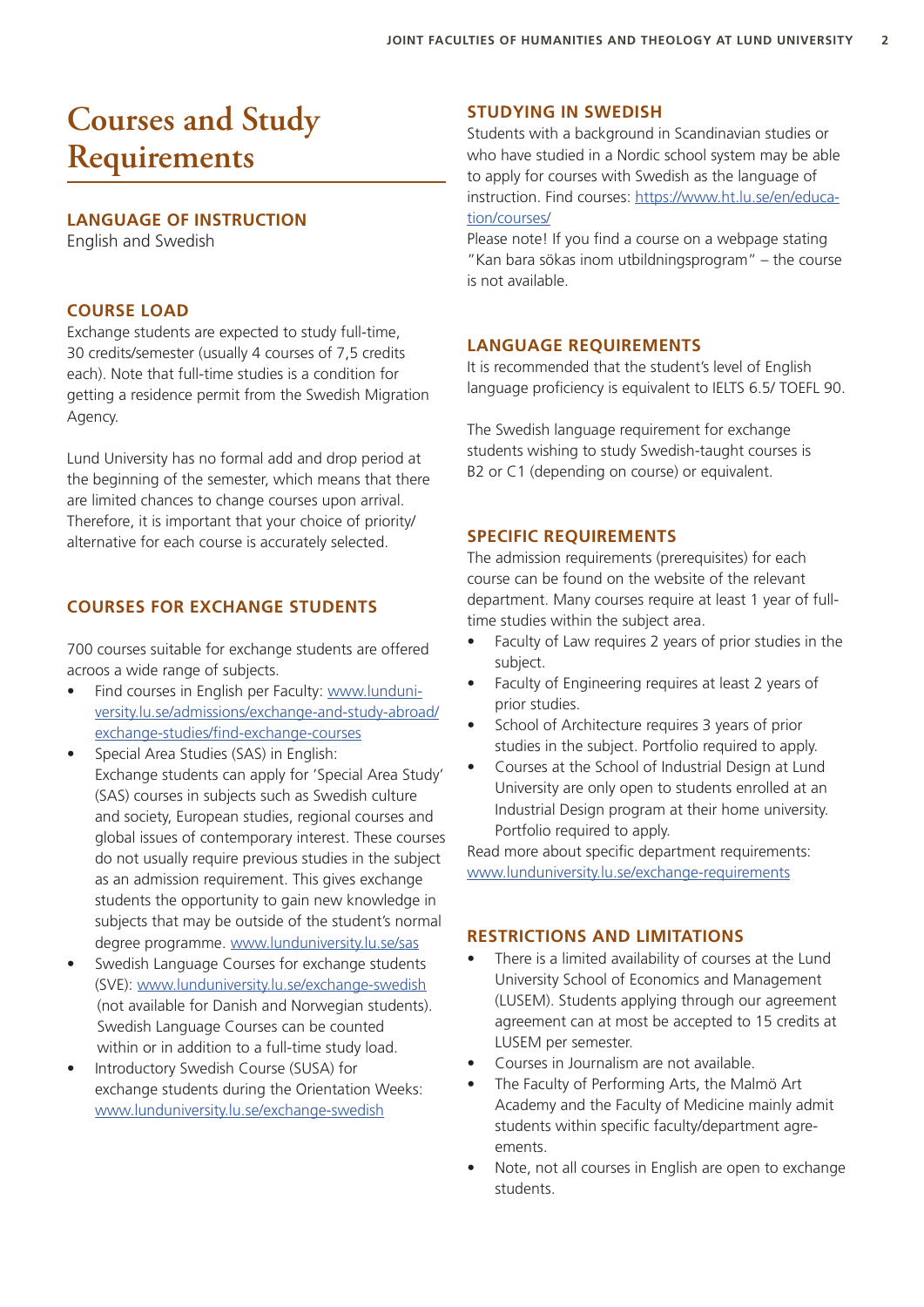# **Degrees and credits**

### **NUMBER OF CREDITS PER SEMESTER AND GRADING SYSTEM**

1 LU credit  $= 1$  ECTS

Undergraduate and graduate: 30 ECTS/semester, 60 ECTS/year

Bachelor's degrees: 3 years, 180 ECTS Masters' degrees: 1 year, 60 ECTS, 2 years, 120 ECTS

[www.lunduniversity.lu.se/degrees-credits](http://www.lunduniversity.lu.se/degrees-credits)

# **Student Accommodation**

There are several differens housing providers, LU Accommodation is one of them. An active search approach is encouraged since there is a shortage of housing at the beginning of each semester. It is recommended to apply for accommodation through several different agencies. [www.lunduniversity.lu.se/student-life/housing](http://www.lunduniversity.lu.se/student-life/housing)

### **LU ACCOMMODATION**

Read about accommodation options and apply via LU Accommodation: https://www.luaccommodation. lu.se/international-student-accommodation/about-luaccommodation

It is strongly recommended that students apply as soon as the application period opens. Application periods for LU Accommodation:

Autumn semester: 1–25 April Spring semester: 1–25 October

# **Coordinators at Lund**

## **JOINT FACULTIES OF HUMANITIES AND THEOLOGY**

https://www.ht.lu.se/en/international

**CONTACT INFORMATION** [international@ht.lu.se](mailto:international%40ht.lu.se?subject=)

# **Preparing to come**

### **ARRIVAL AND ORIENTATION WEEKS**

The Orientation Weeks for international students include a variety of activities that aim to help students settle in smoothly at the University and in student life.

Taking part in the Orientation Weeks is not mandatory, but something that is strongly recommended in order to get a good introduction to student life at Lund University.

Read more about Arrival Day and Orientation Weeks: [www.lunduniversity.lu.se/arrival-and-introduction](http://www.lunduniversity.lu.se/arrival-and-introduction)

#### **FIND PRE-ARRIVAL GUIDE**

[www.lunduniversity.lu.se/student-life/preparing-to-come](http://www.lunduniversity.lu.se/student-life/preparing-to-come)

### **LUND UNIVERSITY DURING THE PANDEMIC**

Lund University is continuously following the Government's and Swedish Public Health Authority's recommendations regarding measures to reduce the spread of the coronavirus.

Stay updated via lunduniversity.lu.se where you can read about Lund University's handling of the corona virus and find useful links to other authorities' websites with official information about covid-19 in Sweden: [www.](https://www.lunduniversity.lu.se/about-university/universitys-handling-coronavirus) [lunduniversity.lu.se/about-university/universitys-handling](https://www.lunduniversity.lu.se/about-university/universitys-handling-coronavirus)[coronavirus](https://www.lunduniversity.lu.se/about-university/universitys-handling-coronavirus)

Find Corona virus FAQ for incoming exchange students: ww[w.lunduniversity.lu.se/student-life/before-you-arrive/](https://www.lunduniversity.lu.se/student-life/before-you-arrive/coronavirus-covid-19-faqs/coronavirus-faq-incoming-exchange-students) [coronavirus-covid-19-faqs/coronavirus-faq-incoming](https://www.lunduniversity.lu.se/student-life/before-you-arrive/coronavirus-covid-19-faqs/coronavirus-faq-incoming-exchange-students)[exchange-students](https://www.lunduniversity.lu.se/student-life/before-you-arrive/coronavirus-covid-19-faqs/coronavirus-faq-incoming-exchange-students)

### **INSURANCE**

All exchange and Study Abroad students are covered by the Swedish State's Insurance for Foreign Students. Find Terms and Conditions: [www.lunduniversity.lu.se/insurance](http://www.lunduniversity.lu.se/insurance)

# **LEARNING SUPPORT STUDENTS**

**WITH DISABILITIES**

[www.lunduniversity.lu.se/disabilities](http://www.lunduniversity.lu.se/disabilities)

### **MONEY AND LIVING COSTS**

[www.lunduniversity.lu.se/living-costs](http://www.lunduniversity.lu.se/living-costs)

#### **RESIDENCE PERMIT**

[www.lunduniversity.lu.se/residence-permit](http://www.lunduniversity.lu.se/residence-permit)